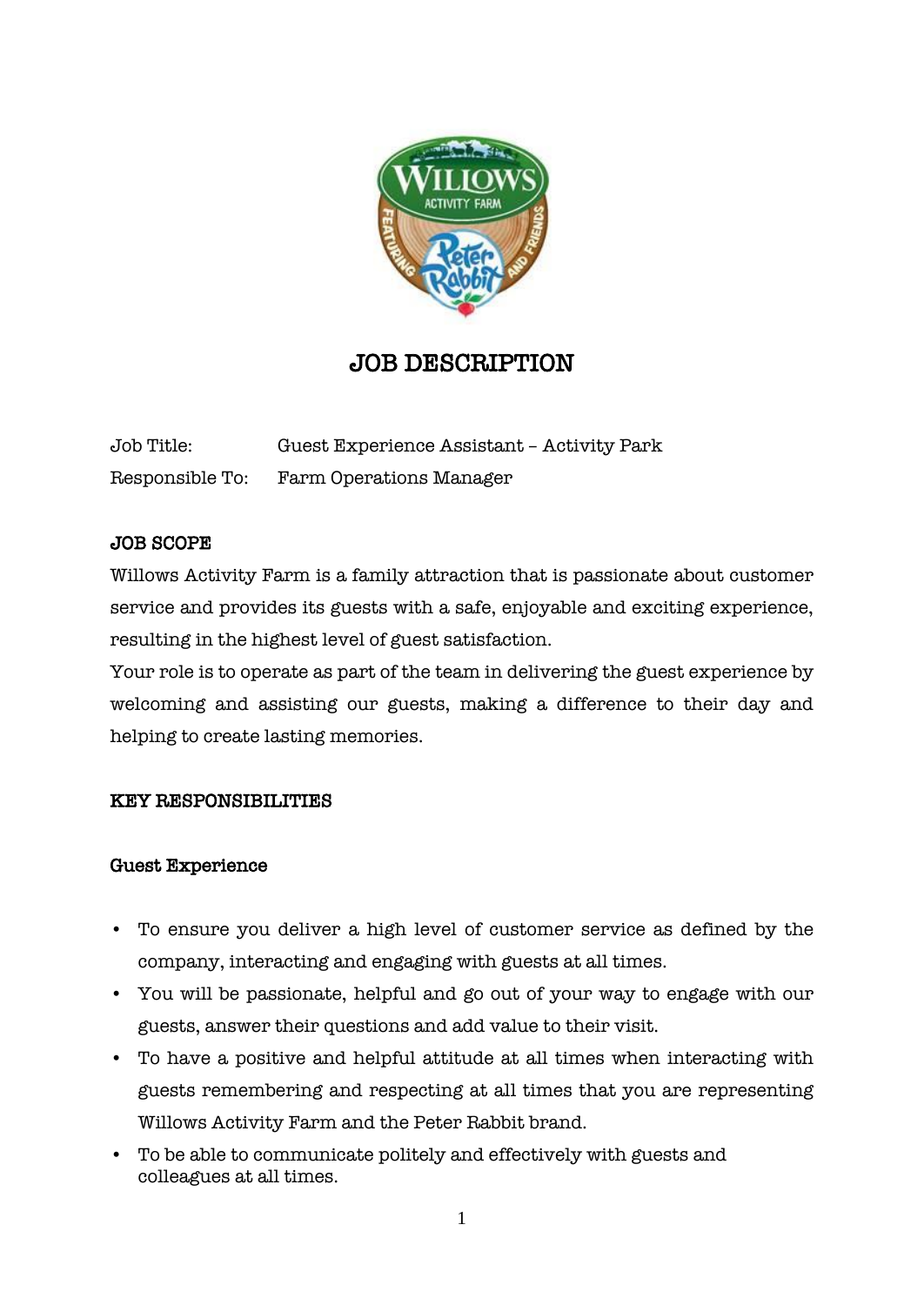- Ensure high levels of teamwork are always encouraged and show an "above and beyond" attitude to your work with other Willows team members around you.
- Follow company procedures concerning lost children to ensure the guest experience is securely and safely protected.
- Ensure you can engage with guests of all ages and adopt the necessary skills to interact with them.

## General Duties:

- To supervise the use of rides / play activities /areas on the farm park, ensuring that health and safety rules are followed, and guest experience/service delivered.
- To play a role in making sure the farm park always looks good which will help enhance the guest experience.
- During certain events, to wear additional themed uniform items.
- Actively promote Willows Memberships, being aware of the key benefits for guests.
- Actively promote the events and services on site, ensuring you are aware of both current and future events taking place on the park.
- Ensure you are aware of and comply with all company policies, as laid out in the Staff Handbook, including dress code, mobile phone policy and acceptable behaviour
- To undertake any other reasonable request as directed by your line manager

# Health and Safety

- To adhere to all company Health and Safety procedures to ensure the health and safety of our customers and staff across the business at all times
- To attend any training required for health and safety, fire evacuation, emergency and first aid procedures as required by the company
- To adhere to all fire regulations, emergency and first aid procedures
- To adhere to the company dress codes at all times and ensure that personal hygiene standards are maintained.